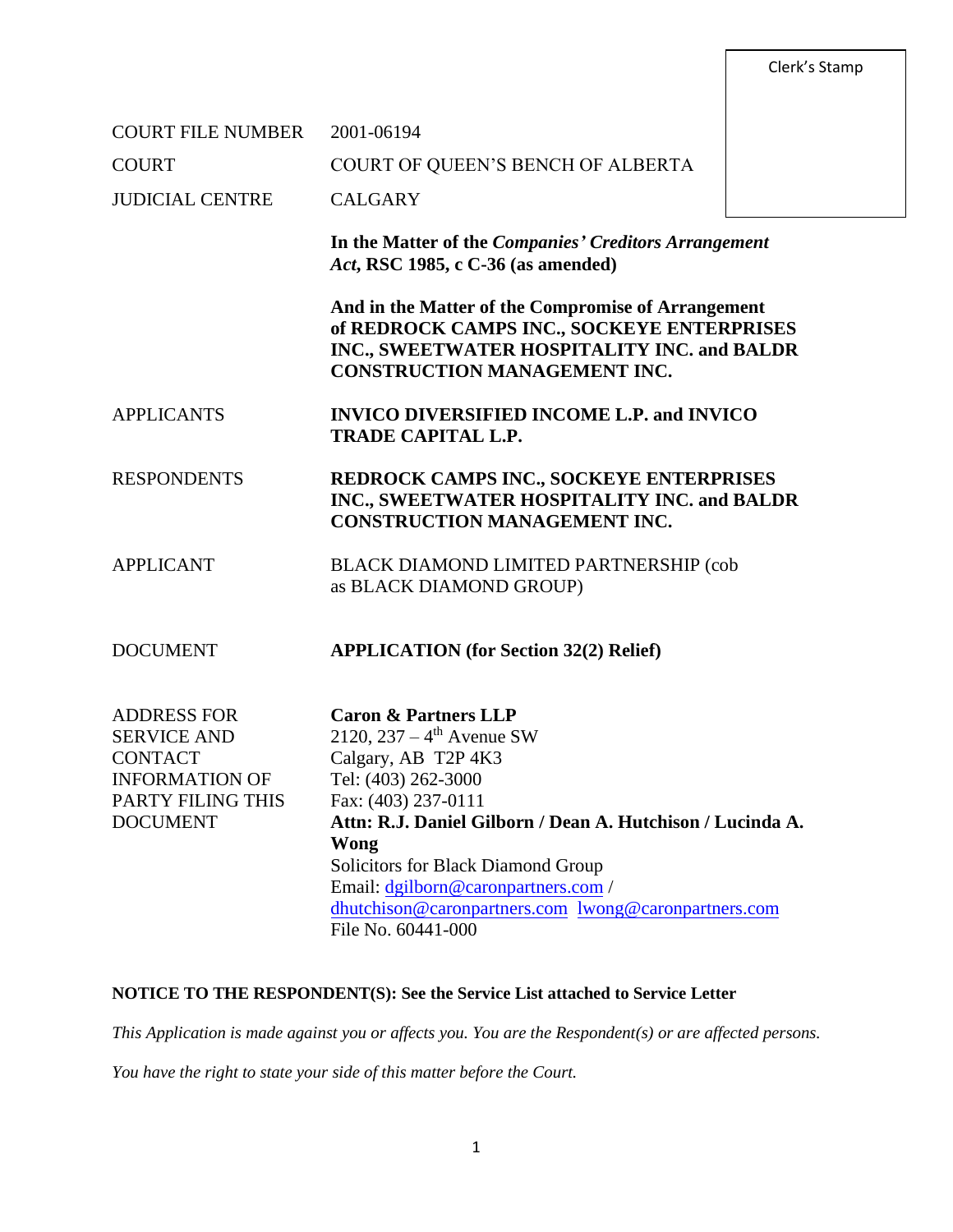| To do so, you must be in Court when the Application is heard as shown below: |                                                                   |  |
|------------------------------------------------------------------------------|-------------------------------------------------------------------|--|
| Date:                                                                        | February 2, 2021                                                  |  |
| Time:                                                                        | 10:00 AM                                                          |  |
| Where:                                                                       | Court of Queen's Bench of Alberta, Virtual Courtroom 60 via Webex |  |
|                                                                              | (Commercial List Court)                                           |  |
| Before Whom:                                                                 | <b>JUSTICE C.M. JONES (Commercial List)</b>                       |  |
|                                                                              |                                                                   |  |

*Go to the end of this document to see what else you can do and when you must do it.*

#### **Remedy Claimed or Sought:**

1. The Applicant in this Application is Black Diamond Limited Partnership (cob as Black Diamond Group) ("**Black Diamond**"). Black Diamond applies for an Order substantially for the following relief:

- (a) Given the urgent nature thereof, granting leave for this Application, or portions of it, to be heard on February 2, 2021 at 10:00 AM along with other matters scheduled in the within Action;
- (b) Abridging the time for notice of this Application and for service of the Application and materials in support thereof to the time actually given and validating and deeming good and sufficient the said service;
- (c) A finding that no disclaimers of agreements pursuant to section 32(1) of the CCAA were served on Black Diamond until January 15, 2021 (the "**Disclaimer Notices**"), thus the 15 days under section 32(2) of the CCAA did not begin to run until that date;
- (d) An Order prohibiting the Disclaimer Notices, or one or more of them, pursuant to section 32(2) of the CCAA;
- (e) In the alternative, directions (and a procedural Order) facilitating the matter in paragraph (d) to be promptly heard and decided;
- (f) To the extent necessary, directions regarding how the resolution of paragraph (d) above affect or may affect the Application for Sale Approval, Vesting,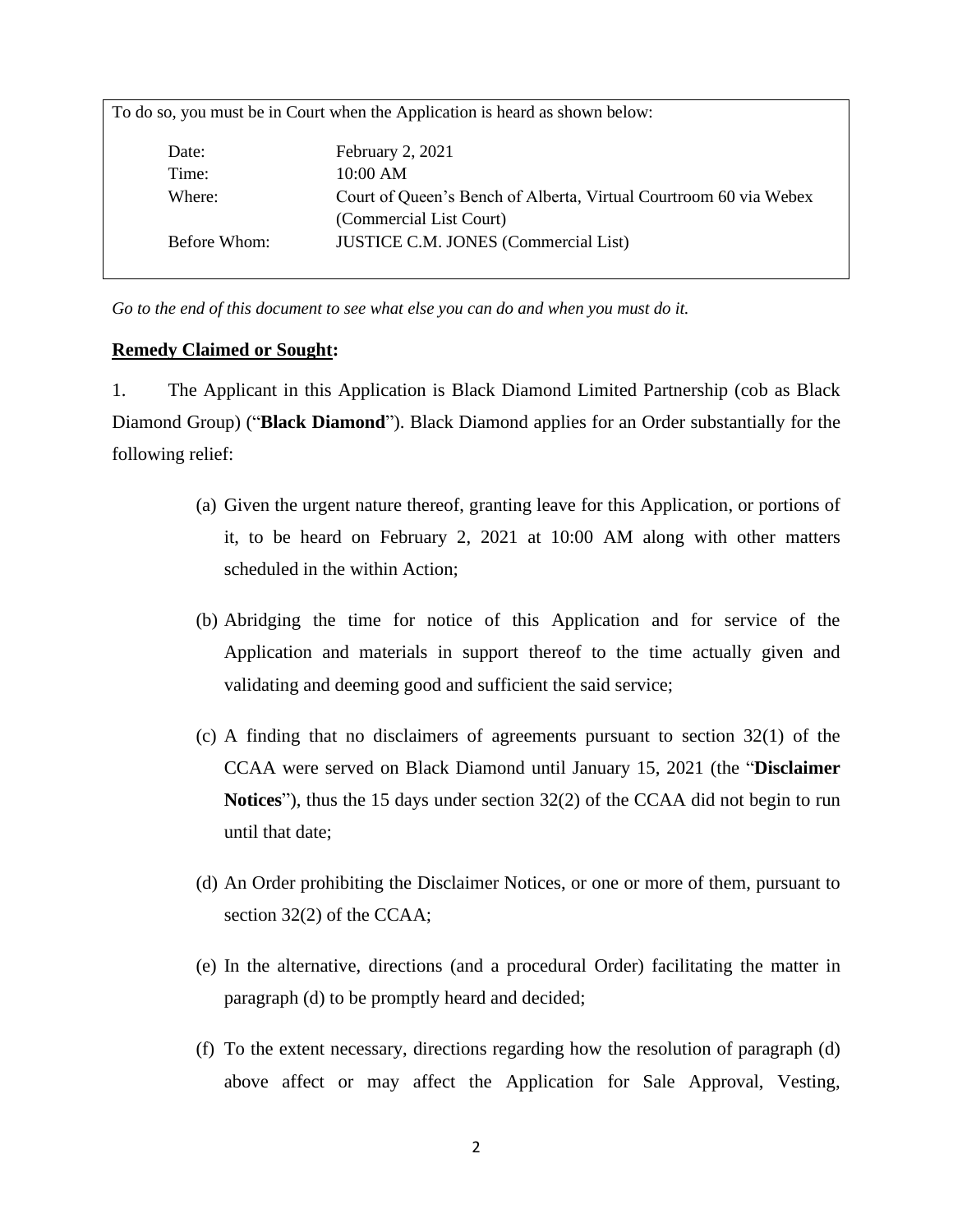Assignment and Reverse Vesting filed by the Monitor in the within Action on January 27, 2021 (the "**Reverse Vesting Application**"); and

(g) Such further and other relief that the Court considers necessary in the circumstances.

#### **Grounds for Making This Application:**

2. Black Diamond and one of the debtors, Redrock Camps Inc. ("**Redrock**"), are parties to various contracts that deal with, *inter alia*, camp logistics, rentals and catering. These are prefiling agreements. There are 6 such contracts at issue in this Application (the "**Impugned Contracts**").

3. On or about December 17, 2020, Redrock, either of its own accord, or more likely at the request of one or more of the Applicants, Invico Diversified Income LP and Invico Trade Capital LP (collectively "**Invico**") completed the Disclaimer Notices and provided them to the Monitor for approval as that procedure is contemplated in section 32(1) of the CCAA and the Regulations prescribed under that section.

4. On or about December 18, 2020, the Monitor signalled its approval on each of the Disclaimer Notices. The Monitor's said approval was almost certainly premised on the implicit understanding that the Disclaimer Notices would be served on Black Diamond under the CCAA and its Regulations forthwith. Unfortunately, they were not.

5. For reasons unknown, the Disclaimer Notices were not served upon Black Diamond until January 15, 2021.

6. Notwithstanding the deadlines set out in the Disclaimer Notices, as they were not properly served on Black Diamond until January 15, 2021, those deadlines cannot be binding. Under section 32(2) of the CCAA, the 15 days to bring this Application to prohibit the Disclaimer Notices did not begin to run until that date.

7. On January 26, 2021, Invico served the Application to Plan Sanction and Stay Extension. On January 27, 2021, the Monitor served the Reverse Vesting Application. The relief sought in these Applications, in particular the Reverse Vesting Application, may be materially impacted in

3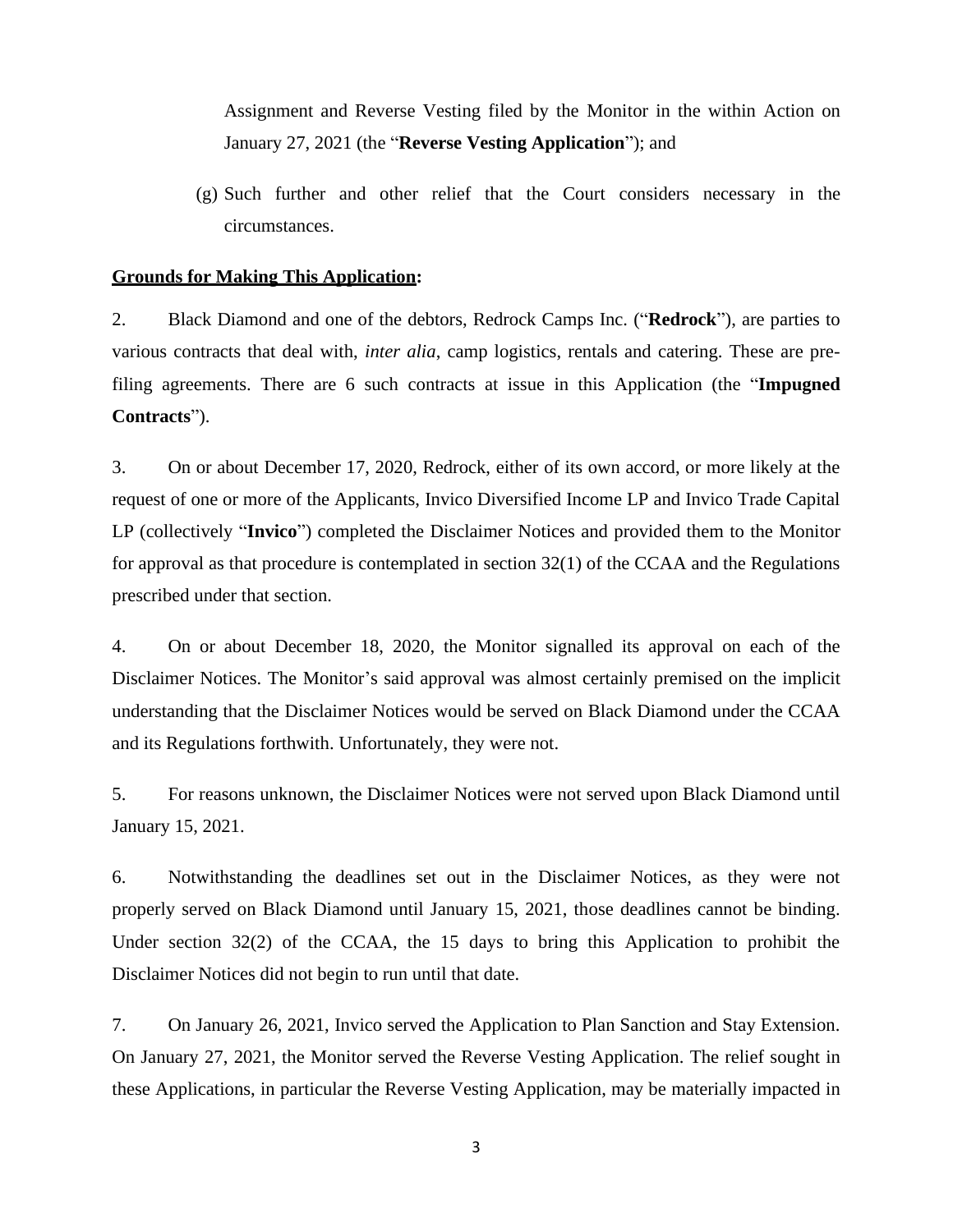the event of a disallowance of the Disclaimer Notices by this Court. Further direction on that point, or contingency action may need to be taken in that event.

8. On January 28, 2021, a representative of Black Diamond contacted counsel to the Monitor to make the Monitor aware of the issues regarding the late delivery of the Disclaimer Notices and Black Diamond's intent to dispute the Disclaimer Notices. Counsel to the Monitor replied later that day stating that the Monitor had not participated in the issuance of the Disclaimer Notices and was not aware of when they were received by Black Diamond. The Monitor's counsel also advised Black Diamond to retain its own counsel regarding any dispute of the Disclaimer Notices.

9. On January 29, 2021, with 15 days from the receipt of the Disclaimer Notices rapidly approaching, Black Diamond retained its counsel set out on the first page above to bring this Application on an urgent basis and seek to have it heard at the same time as the other matters scheduled for February 2, 2021.

10. One or more of the Disclaimer Notices should be prohibited for the following reasons:

- (a) Discretionary bars (and other consequences) arising as a result of the delay in forthwith serving the Disclaimer Notices; and
- (b) The Disclaimer Notices will likely cause significant financial hardship to Black Diamond.

11. In particular, if the Impugned Contracts are disclaimed, the remaining contracts in force between Black Diamond and Redrock (or whichever entity takes assignment and vesting of them) would disproportionately provide a windfall to Redrock and would unduly shed liabilities of the Impugned Contracts in a manner that unfairly upsets the negotiated positions between these two parties. Black Diamond would be forced to provide continued contract revenue to Redrock (or whichever entity takes assignment and vesting of them) and compelled to give credit under the Impugned Contracts for liabilities that Redrock has admitted is its liability. That situation cannot be equitable.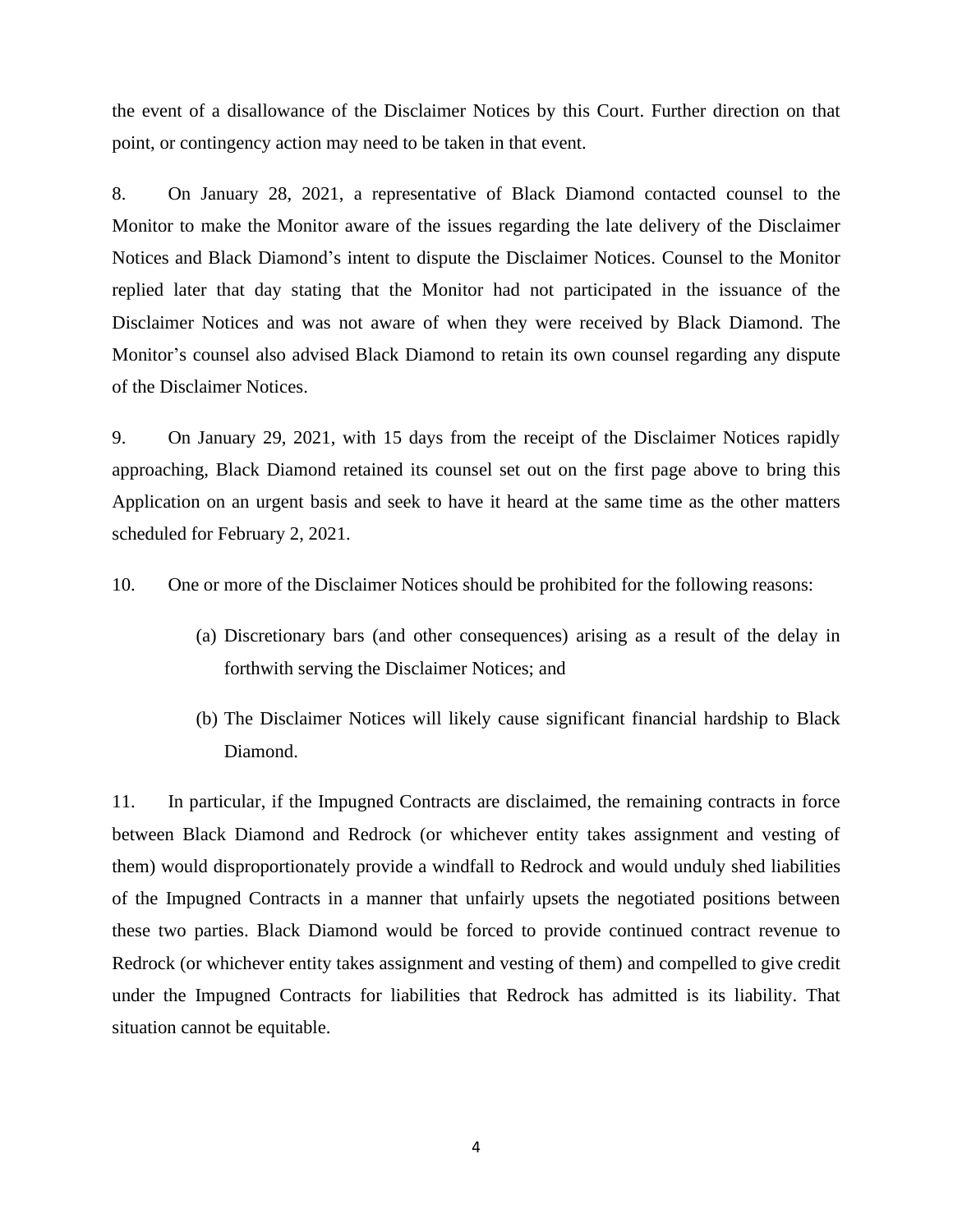12. In the event the Court cannot decide this Application on short notice, it has the jurisdiction to give a procedural Order to facilitate the hearing of it promptly. The Court also has jurisdiction to give directions regarding what effect this Application might have on the other relief sought on February 2, 2021.

# **Material or Evidence to be Relied On:**

- 13. Black Diamond shall rely upon the following materials and evidence:
	- (a) The Reports previously filed by the Monitor;
	- (b) Prior filings in this Action that its counsel may specify;
	- (c) The Affidavit of Mike Ridley, to be sworn; and
	- (d) Such further and other materials as its counsel may specify and this Court may allow.

# **Applicable Rules:**

14. Black Diamond shall rely upon rules 6.11, 11.27 and 13.5 of the *Alberta Rules of Court*, AR 124/2010 (as amended).

# **Applicable Acts and Regulations:**

15. Black Diamond shall rely upon sections 9, 10, 11 and 32 of the CCAA and section 13 of the *Companies' Creditors Arrangement Regulations*, SOR/2009-219.

# **Any Irregularity Complained of or Objection Relied On:**

16. As set out above, Black Diamond submits that the Disclaimer Notices ought to have been served forthwith after approval by the Monitor and they were not.

# **How the Application is Proposed to be Heard or Considered:**

17. Via Webex before the Honourable Mr. Justice C.M. Jones, in Chambers on the Commercial List in the virtual courtroom above set out.